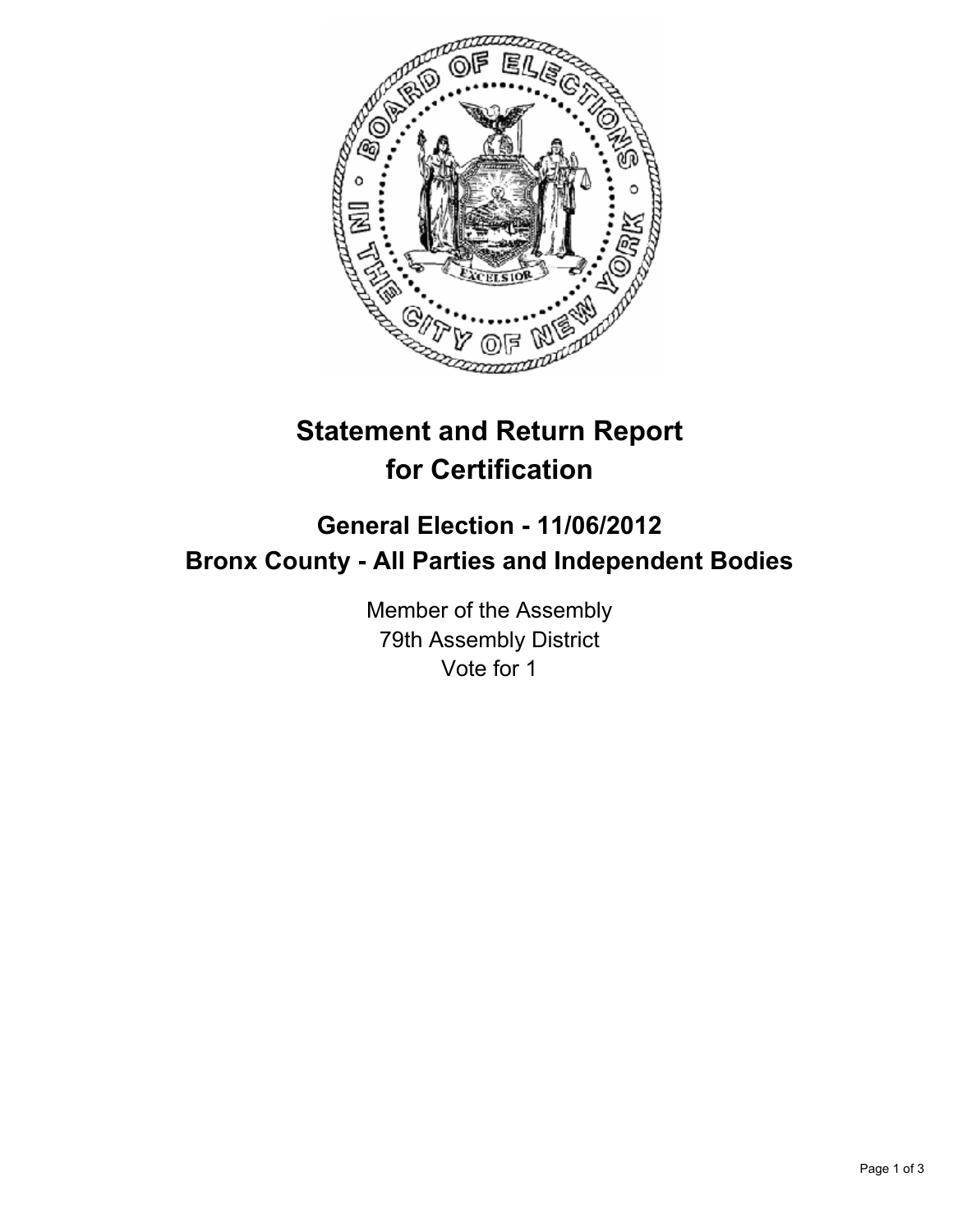

## **Assembly District 79**

| <b>PUBLIC COUNTER</b>                                    | 29,531 |
|----------------------------------------------------------|--------|
| <b>EMERGENCY</b>                                         | 0      |
| <b>ABSENTEE/MILITARY</b>                                 | 523    |
| <b>FEDERAL</b>                                           | 60     |
| <b>SPECIAL PRESIDENTIAL</b>                              | 0      |
| <b>AFFIDAVIT</b>                                         | 4,658  |
| <b>Total Ballots</b>                                     | 34,772 |
| Less - Inapplicable Federal/Special Presidential Ballots | (60)   |
| <b>Total Applicable Ballots</b>                          | 34,712 |
| ERIC STEVENSON (DEMOCRATIC)                              | 27,436 |
| ERIC STEVENSON (REPUBLICAN)                              | 435    |
| SELSIA EVANS (CONSERVATIVE)                              | 228    |
| ERIC STEVENSON (WORKING FAMILIES)                        | 354    |
| JOSE A. PADILLA JR. (INDEPENDENCE)                       | 651    |
| ANDY VALDEZ (WRITE-IN)                                   |        |
| CARMEN E ARROYO (WRITE-IN)                               | 1      |
| UNATTRIBUTABLE WRITE-IN (WRITE-IN)                       | 2      |
| <b>Total Votes</b>                                       | 29,108 |
| Unrecorded                                               | 5,604  |